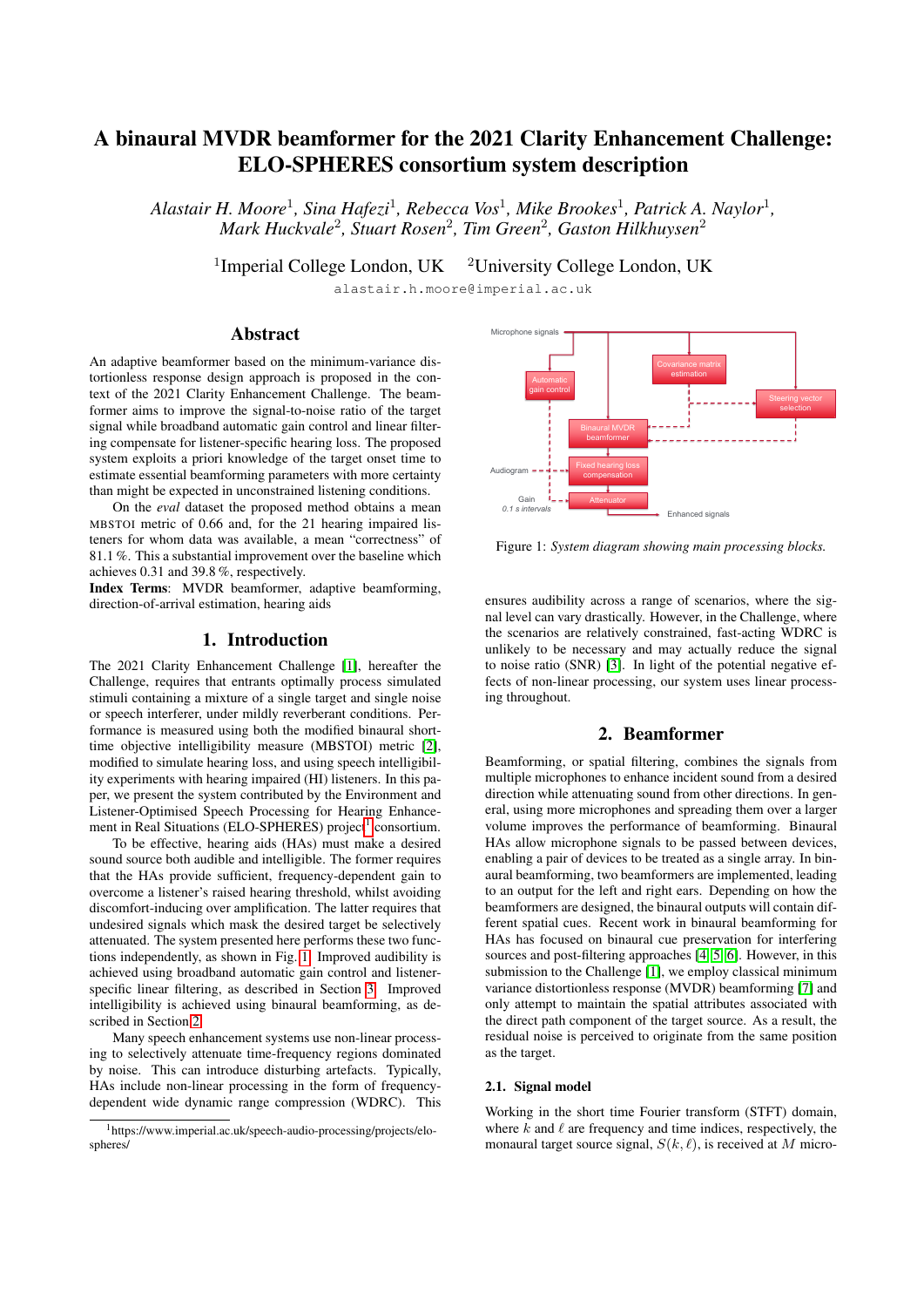phones. The direct-path signal,  $X_m^{(d)}(k, \ell)$ , received at the mth microphone is

$$
X_{m}^{(d)}(k,\ell) = H_{m}(k)S(k,\ell)
$$
 (1)

where  $H_m(k)$  is the Fourier transform of the direct-path impulse response between the target and the mth microphone. We refer to  $X_m^{(d)}(k, \ell)$  as the *desired* signals. Without loss of generality,  $m = 1$  and  $m = 2$  are used to denote the reference (front) microphones at the left and right ear, respectively.

The total received signal,  $Y_m(k, \ell)$ , at the mth microphone is

$$
Y_m(k,\ell) = X_m^{(d)}(k,\ell) + X_m^{(r)}(k,\ell) + V_m(k,\ell) \tag{2}
$$

$$
=X_m(k,\ell)+V_m(k,\ell)
$$
\n(3)

where  $X_m^{(r)}(k, \ell)$  is the reflected signal due to the target source,  $X_m(k, \ell)$  is the total signal due to the target source and  $V_m(k, \ell)$  is the sound due to the interferer. We refer to  $Y_m(k, \ell)$ as the *received* signals.

Using vector notation and substituting [\(1\)](#page-1-0), [\(2\)](#page-1-1) can be written for all  $m = 1...M$  as

$$
\mathbf{y}(k,\ell) = \mathbf{h}(k)S(k,\ell) + \mathbf{x}^{(r)}(k,\ell) + \mathbf{v}(k,\ell) \tag{4}
$$

where  $\mathbf{y}(k,\ell) = [Y_1(k,\ell) \cdots Y_M(k,\ell)]^T$ ,  $\mathbf{h}(k)$ ,  $\mathbf{x}(k,\ell)$  and  $\mathbf{v}(k,\ell)$  are similarly defined and  $(\cdot)^T$  denotes the transpose.

## 2.2. MVDR formulation

The beamformer output,  $Z_m(k, \ell)$ , which is an estimate of the desired signal at the *m*th reference microphone,  $X_m^{(d)}(k, \ell)$ , is obtained using

$$
Z_m(k,\ell) = \mathbf{w}_m^H(k)\mathbf{y}(k,\ell)
$$
 (5)

where  $(\cdot)^H$  is the conjugate transpose.

By design, the MVDR beamformer minimises the power in the output signal subject to a constraint that the desired signal should be passed undistorted. In this case, the beamformer weights,  $\mathbf{w}_m(k)$ , are obtained at each k according to [\[7\]](#page-3-6)

$$
\mathbf{w}_{m}(k) = \frac{\mathbf{R}_{\varepsilon}^{-1}(k)\mathbf{d}_{m}(k)}{\mathbf{d}_{m}^{H}(k)\mathbf{R}_{\varepsilon}^{-1}(k)\mathbf{d}_{m}(k)}
$$
(6)

where  $\mathbf{R}_{\varepsilon}(k) = \mathbf{R}(k) + \varepsilon(k)\mathbf{I}$ , I is the identity matrix and  $\varepsilon(k) \geq 0$  is set to limit the condition number of  $\mathbf{R}_{\varepsilon}(k)$  to  $\leq$ 1000. Crucially, [\(6\)](#page-1-2) defines the weights, and therefore the beamformer behaviour, in terms of a covariance matrix,  $\mathbf{R}(k)$ , and a steering vector,  $\mathbf{d}_m(k)$ . The choice of these quantities is discussed next.

#### 2.3. Covariance matrix estimation

A covariance matrix quantifies the interchannel coherence between each pair of microphone signals.

The desired, interferer and received signal covariance matrices are defined respectively as

$$
\mathbf{R}_{\mathbf{x}^{(d)}}(k) = \mathbb{E}\{\mathbf{x}^{(d)}(k,\ell)(\mathbf{x}^{(d)})^H(k,\ell)\}\tag{7}
$$

$$
\mathbf{R}_{\mathbf{v}}(k) = \mathbb{E}\{\mathbf{v}(k,\ell)\mathbf{v}^H(k,\ell)\}\
$$
 (8)

$$
\mathbf{R}_{\mathbf{y}}(k) = \mathbb{E}\{\mathbf{y}(k,\ell)\mathbf{y}^{H}(k,\ell)\}\
$$
 (9)

where  $\mathbb{E}\{\cdot\}$  denotes expectation over time.

<span id="page-1-0"></span>In MVDR beamforming,  $\mathbf{R}(k)$  defines the covariance matrix of the noise which should be attenuated. In real-world usage, it is common to assume the noise field has certain, fixed, spatial characteristics, such as isotropic noise [\[8\]](#page-3-7). In this case, **, is signal independent, which means it can be calculated a** priori, but is suboptimal. Alternatively, one can obtain an adaptive estimate of the true, time-varying covariance matrix. However, if coherent reflections from the target are erroneously included in the estimate, this can lead to attenuation of the desired signal.

<span id="page-1-1"></span>The Challenge scenario is peculiar in that the positions of all sources and microphones are static throughout a trial and there is always a 2 s interferer-only period before the target onset. During initial investigations it was noted that a good estimate of  $\mathbf{R}_{v}(k)$  could be obtained by approximating the expectation in [\(9\)](#page-1-3) using the ensemble average over the first 0.5 s of frames and that extending the averaging period improves the estimate, up to 2.0 s seconds, when the target starts.

#### <span id="page-1-4"></span>2.4. Steering vector selection

To obtain the best MBSTOI score,  $\mathbf{d}_m(k)$  should be the relative transfer function (RTF) derived from the direct-path impulse response from the target source to the array, normalised with respect to the mth microphone

$$
\mathbf{d}_m = \left[\frac{H_1}{H_m} \cdots \frac{H_M}{H_m}\right]^T \tag{10}
$$

where the dependence on  $k$  is omitted for clarity.

Estimating the RTF from the received signal [\[9,](#page-3-8) [10\]](#page-3-9) will generally yield a response which includes the early reflections and becomes unreliable at low SNRs. Therefore, it is common to derive  $\mathbf{d}_m(k)$  from a database. Typically, impulse responses are measured from a spherical grid of source directions, indexed as  $q \in 1 \dots Q$ , to the ears of several real people and/or mannequins where the 'head' is indexed as  $p \in 1...P$ . Using an individually measured impulse response which matches the true direct-path impulse response for the target direction leads to improved speech intelligibility [\[8\]](#page-3-7).

<span id="page-1-2"></span>In the context of the Challenge, the database used to simulate the microphone signals is available. It contains 19 'heads' and the target direction of arrival (DOA) is constrained to be one of 9 possible target directions, spaced 7.5° apart. Our system attempts to select the correct impulse response by estimating  $p$ and q.

In the frequency domain, the available direct-path impulse responses are denoted  $\mathbf{h}_{p,q}(k)$ .

Based on our recent work on model-based beamforming [\[11\]](#page-3-10), we assume that the received signal covariance,  $\mathbf{R}_{y}(k)$  can be approximated as

$$
\mathbf{R}_{\mathbf{y}}(k) \approx \mathbf{R}_{\mathbf{x}^{(d)}}(k) + \mathbf{R}_{\mathbf{v}}(k)
$$
 (11)

thus neglecting the contribution of the target's reverberation. Noting that  $\mathbf{R}_{x}(d)(k)$  is a rank-1 matrix and is proportional to  $h(k)$ , we model  $\mathbf{R}_{\mathbf{y}}(k)$  as

$$
\tilde{\mathbf{R}}_{\mathbf{y}}(k) = \alpha \mathbf{h}_{p,q}(k) \mathbf{h}_{p,q}^{H}(k) + \beta \hat{\mathbf{R}}_{\mathbf{v}}(k)
$$
 (12)

where  $\alpha$  and  $\beta$  are scalar parameters and  $\hat{\mathbf{R}}_{\mathbf{v}}(k)$  is an estimate of the interferer covariance matrix, obtained during the interferer-only interval.

<span id="page-1-3"></span>Estimates of the DOA and 'head' are obtained independently at each k corresponding to frequencies between 500 Hz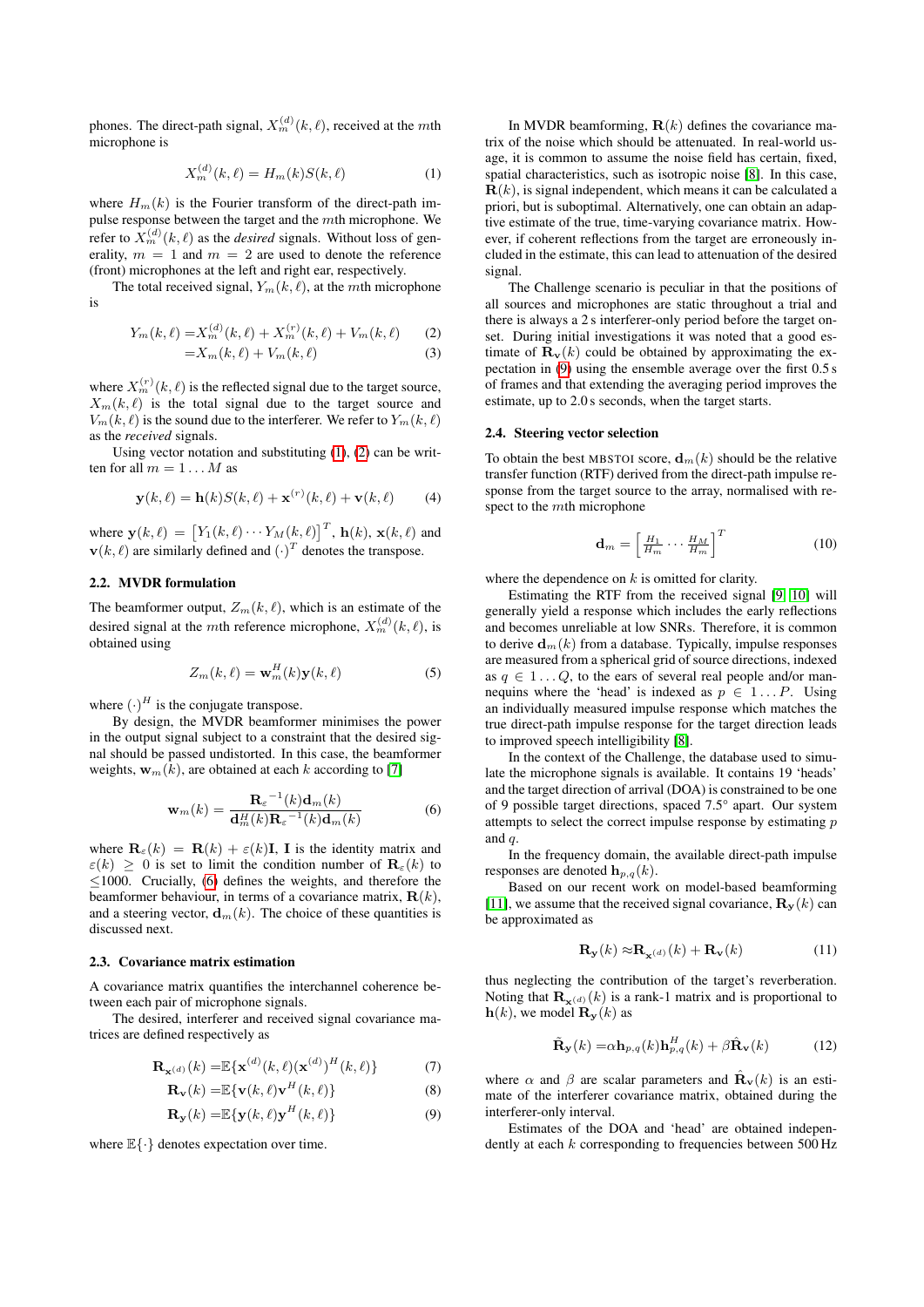<span id="page-2-1"></span>

Figure 2: MBSTOI *distribution for noisy signals (passthrough), baseline approach and our proposed system. Results are shown for four subsets of the train dataset selected according to masker type (speech vs noise) and SNR.*

and 16 kHz by solving

$$
\underset{p,q,\alpha,\beta}{\arg\min} \left\{ \left\| \mathbf{R}_{\mathbf{y}}(k) - \tilde{\mathbf{R}}_{\mathbf{y}}(k) \right\|_{F}^{2} \right\}
$$
(13)

where  $\left\| \cdot \right\|_F^2$  denotes the Frobenius norm and  $\alpha$  and  $\beta$  are scalar parameters which account for the relative powers in the target and interferer signals, respectively.

Since the simulated scenes use the same  $p$  and  $q$  at all  $k$ , an heuristic method is used to select a single impulse response; first the DOA is chosen as the mode of the per-frequency DOA estimates; then the 'head' is chosen as the mode of the perfrequency head estimates, considering only the subset of frequencies at which the estimated DOA matches the final estimate.

During initial investigations it was observed that selecting the correct  $q$ , or at least the neighbouring grid index, was crucial for good beamforming performance. In contrast, correctly selecting *p* was less important.

## 3. Hearing loss compensation

<span id="page-2-0"></span>In the baseline system, and in many commercial hearing aids, multiband dynamic range compression is used to maximise the audible energy in different frequency regions. However, introducing non-linearities may reduce intelligibility and does distort the envelope correlations used in MBSTOI. Furthermore, we suspect that time-varying manipulations of the scene may be distracting to listeners. For the Challenge, we propose broadband level control combined with fixed linear filtering to partially compensate for the listener's audiogram.

#### 3.1. Audiogram compensation

The baseline system [\[1\]](#page-3-0) adopts the openMHA [\[12\]](#page-3-11) implementation of the Camfit compressive fitting rule [\[13\]](#page-3-12). As a preprocessing stage, this generates a gain table in which the gain in each frequency band is stored for each possible input signal level. The proposed system uses the entries from this table corresponding to an input signal level of 65 dB. Frequency dependent gain is applied in the STFT domain by interpolating the gain table values to the frequency resolution of the Fourier

<span id="page-2-2"></span>

| Dataset | <b>Baseline</b> | Proposed |
|---------|-----------------|----------|
| dev     | 0.41            | 0.61     |
| eval    | 0.31            | 0.66     |

Table 1: *Mean* MBSTOI *performance metric*

transform. Since the signal level is assumed to be fixed, this filtering process is fixed over time.

#### 3.2. Automatic gain control

The process described above assumes that there is sufficient headroom to apply the specified frequency-dependent gain. To ensure this assumption is valid, the level of the input signal is reduced, if required.

The root mean square energy is computed in each frame and recursively smoothed with a time constant of 200 ms. If the smoothed energy exceeds 65 dB SPL, the automatic gain control (AGC) gain is reduced, allowing 6 dB of headroom. The AGC has an effective release time of infinity, i.e. having been lowered to accommodate a peak the gain does not increase.

# 4. Implementation

Processing is implemented in MATLAB using a frame length of 220 samples (4.99 ms at 44.1 kHz) with 50 % overlap. The FFT size is also 220 so that algorithmic delay is  $<$  5 ms. Open source code is available<sup>[2](#page-3-13)</sup>.

On each file, the beamformer is initialised assuming the 'head' is the Brüel & Kjær mannequin labelled 'BuK', the DOA is 0° and  $\mathbf{R}(k) = \mathbf{I} \forall k$ , indicating spatially white noise. Adaptation is achieved by regularly updating parameter estimates.

- During the first 2 s,  $\mathbf{R}(k)$  is estimated every 200 ms using the ensemble average of available frames. It remains fixed thereafter.
- Between 2.1 s and 2.5 s, the DOA of the target and 'head' are estimated every 100 ms as described in Sec [2.4.](#page-1-4) For this, an STFT with 50 ms frames overlapping by 50 % is used, taking care to respect the 5 ms look ahead constraint.

After each update a new beamformer is designed and linear crossfading used to switch in the new beamformer.

The AGC gain is computed per frame in the STFT domain from the input signal but applied as a smoothed gain (time constant: 0.1 s) in the time domain as a post process, after beamforming and hearing loss (HL) compensation, taking care to respect causality constraints. Additionally, to avoid transients during initial adaptation, the output is muted for the first 200 ms and faded in over the following 500 ms.

Running on a 2.4 GHz Quad-Core Intel Core i5 MacBook Pro with 16 GB of RAM, the averaged elapsed time for the proposed enhancement algorithm is approximately 14 s per file. Of this, over 9 s is taken by the DOA estimation and 'head' selection processing. With a little optimisation to avoid computing unused intermediate results this could be substantially reduced.